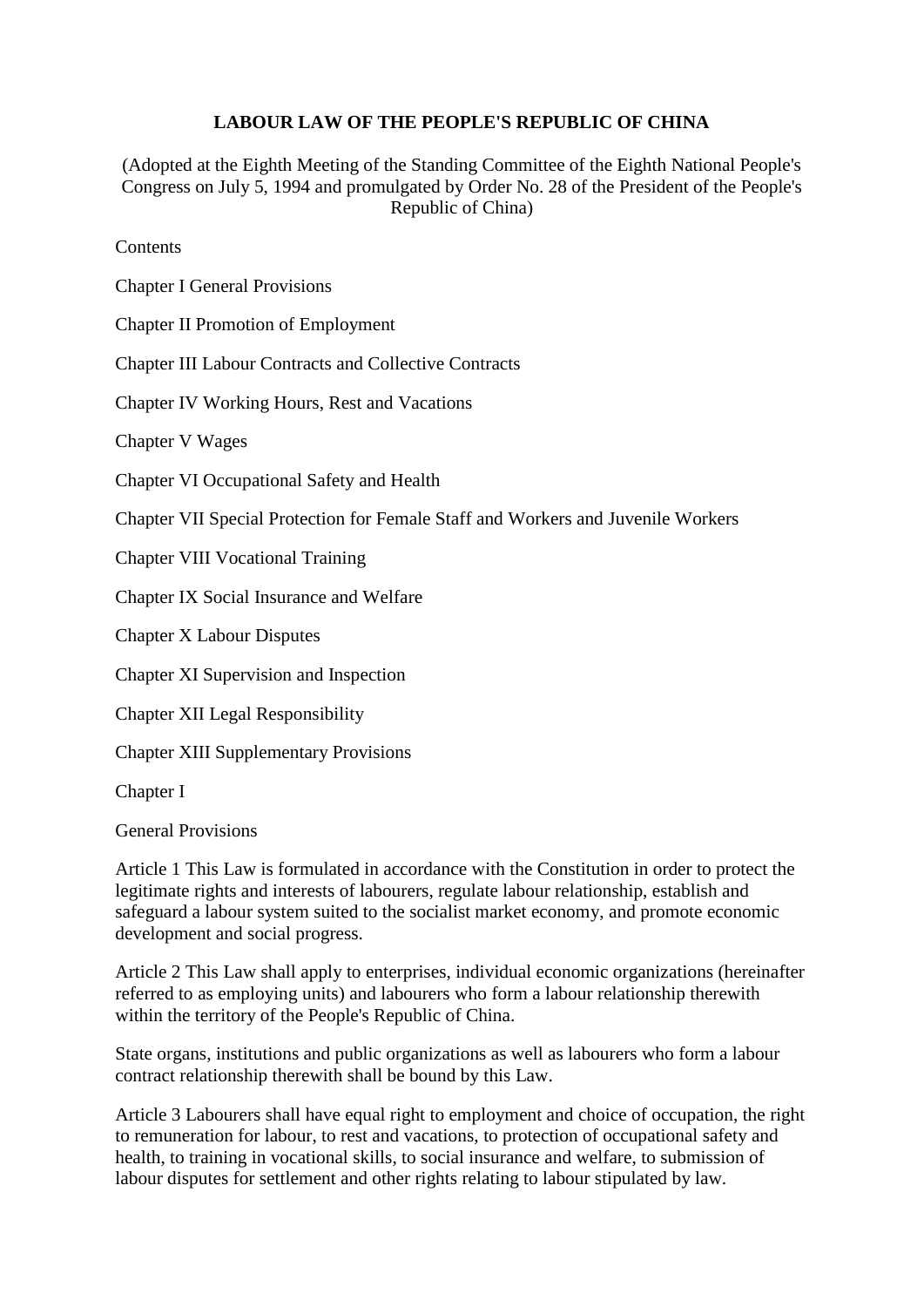Labourers shall fulfill their labour tasks, improve their vocational skills, follow rules on occupational safety and health, and observe labour discipline and professional ethics.

Article 4 The employing units shall establish and perfect rules and regulations in accordance with the law so as to ensure that labourers enjoy the right to work and fulfill labour obligations.

Article 5 The State shall take various measures to promote employment, develop vocational education, lay down labour standards, regulate social incomes, perfect social insurance system, coordinate labour relationship, and gradually raise the living standard of labourers.

Article 6 The State shall advocate the participation of labourers in social voluntary labour and the unfolding of labour emulation and rational proposals campaign, encourage and protect labourers in conducting scientific research, technical renovation, inventions and creations, and commend and reward model and advanced workers.

Article 7 Labourers shall have the right to participate in, and organize, trade unions in accordance with the law.

Trade unions shall represent and safeguard the legitimate rights and interests of labourers, and independently carry out their activities in accordance with the law.

Article 8 Labourers shall take part in democratic management or negotiate with the employing units on an equal footing about protection of the legitimate rights and interests of labourers through the assembly of staff and workers or their congress or other forms as provided by law.

Article 9 The administrative department of labour under the State Council shall be in charge of the management of labour in the whole country.

The administrative departments of labour under the local people's governments at or above the county level shall be in charge of the management of labour in their respective administrative areas.

Chapter II

Promotion of Employment

Article 10 The State shall create conditions for employment and increase opportunities therefore by means of promotion of economic and social development.

The State shall encourage enterprises, institutions and public organizations to initiate industries or expand businesses for the increase of employment, within the scope provided by laws, and administrative rules and regulations.

The State shall support labourers to achieve employment by organizing themselves on a voluntary basis or by engaging in individual businesses.

Article 11 Local people's governments at various levels shall take measures, by developing employment agencies of various forms, to provide employment services.

Article 12 Labourers, regardless of their ethnic group, race, sex, or religious belief, shall not be discriminated against in employment.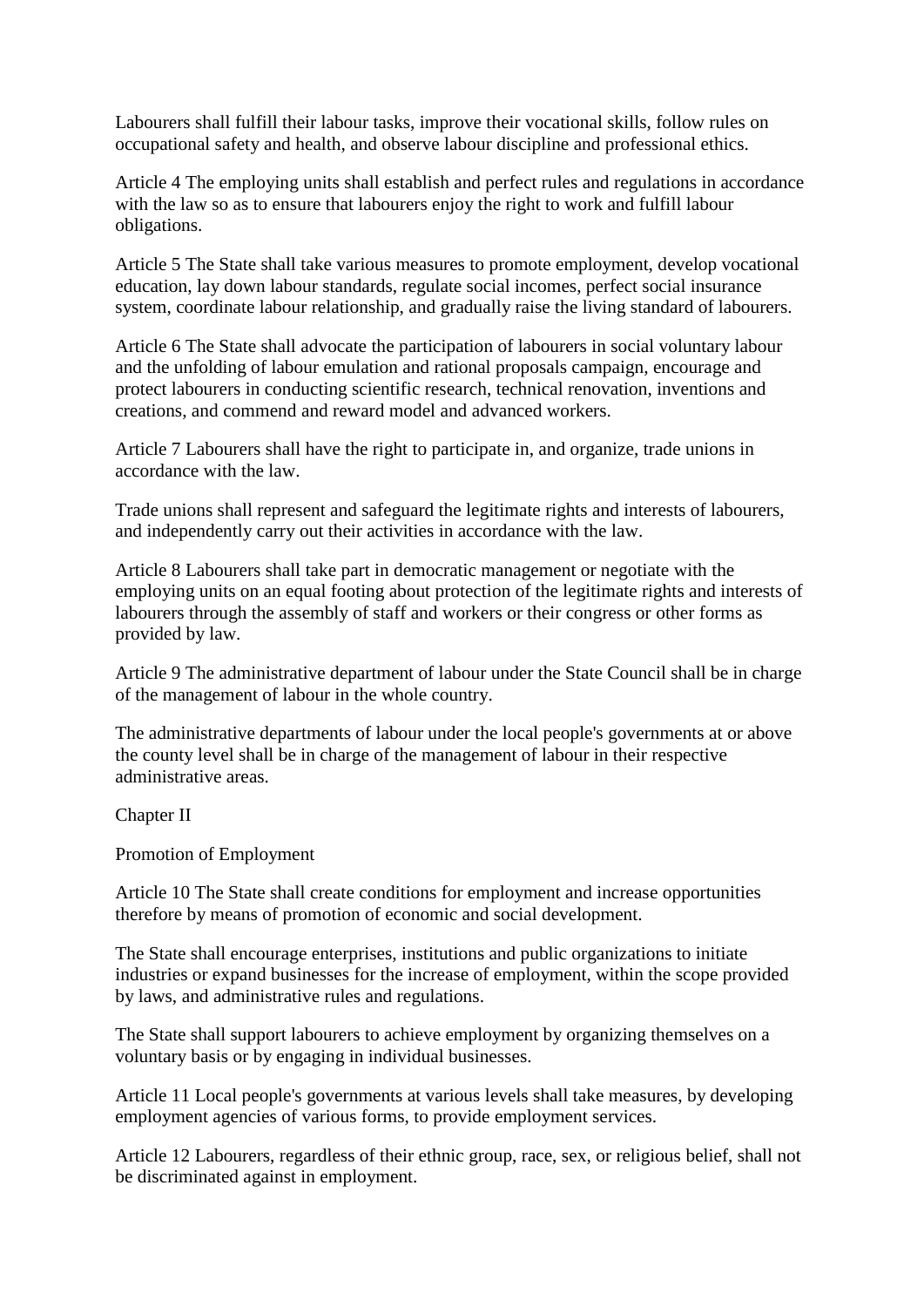Article 13 Women shall enjoy the equal right, with men, to employment. With exception of the special types of work or post unsuitable to women as prescribed by the State, no unit may, in employing staff and workers, refuse to employ women by reason of sex or raise the employment standards for women.

Article 14 In respect of the employment of the disabled, people of minority ethnic groups, and demobilized armymen, where there are special stipulations in laws, rules and regulations, such stipulations shall apply.

Article 15 No employing units are allowed to recruit minors under the age of 16.

Institutions of literature and art, physical culture, and special arts and crafts that recruit minors under the age of 16 must go through the formalities of examination and approval in accordance with the relevant provisions of the State and guarantee their right to compulsory education.

Chapter III

Labour Contracts and Collective Contracts

Article 16 A labour contract is an agreement that establishes the labour relationship between a laborer and an employing unit and defines the rights and obligations of respective parties.

A labour contract shall be concluded where a labour relationship is to be established.

Article 17 Conclusion and modification of a labour contract shall follow the principles of equality, voluntariness and agreement through consultation, and shall not run counter to the stipulations of laws, administrative rules and regulations.

A labour contract once concluded in accordance with the law shall be legally binding. The parties must fulfill the obligations stipulated in the labour contract.

Article 18 The following labour contracts shall be invalid:

(1) Labour contracts violating laws, administrative rules and regulations; and

(2) Labour contracts concluded by means of fraud or intimidation, etc.

An invalid labour contract shall have no legal effect from the time of its conclusion. Where a part of a labour contract is confirmed as invalid and where the validity of the remaining part is not affected, the remaining part shall remain valid.

The invalidity of a labour contract shall be confirmed by a labour dispute arbitration committee or a people's court.

Article 19 A labour contract shall be concluded in written form and contain the following clauses:

(1) Term of a labour contract;

(2) Work assignment;

(3) Labour protection and working conditions;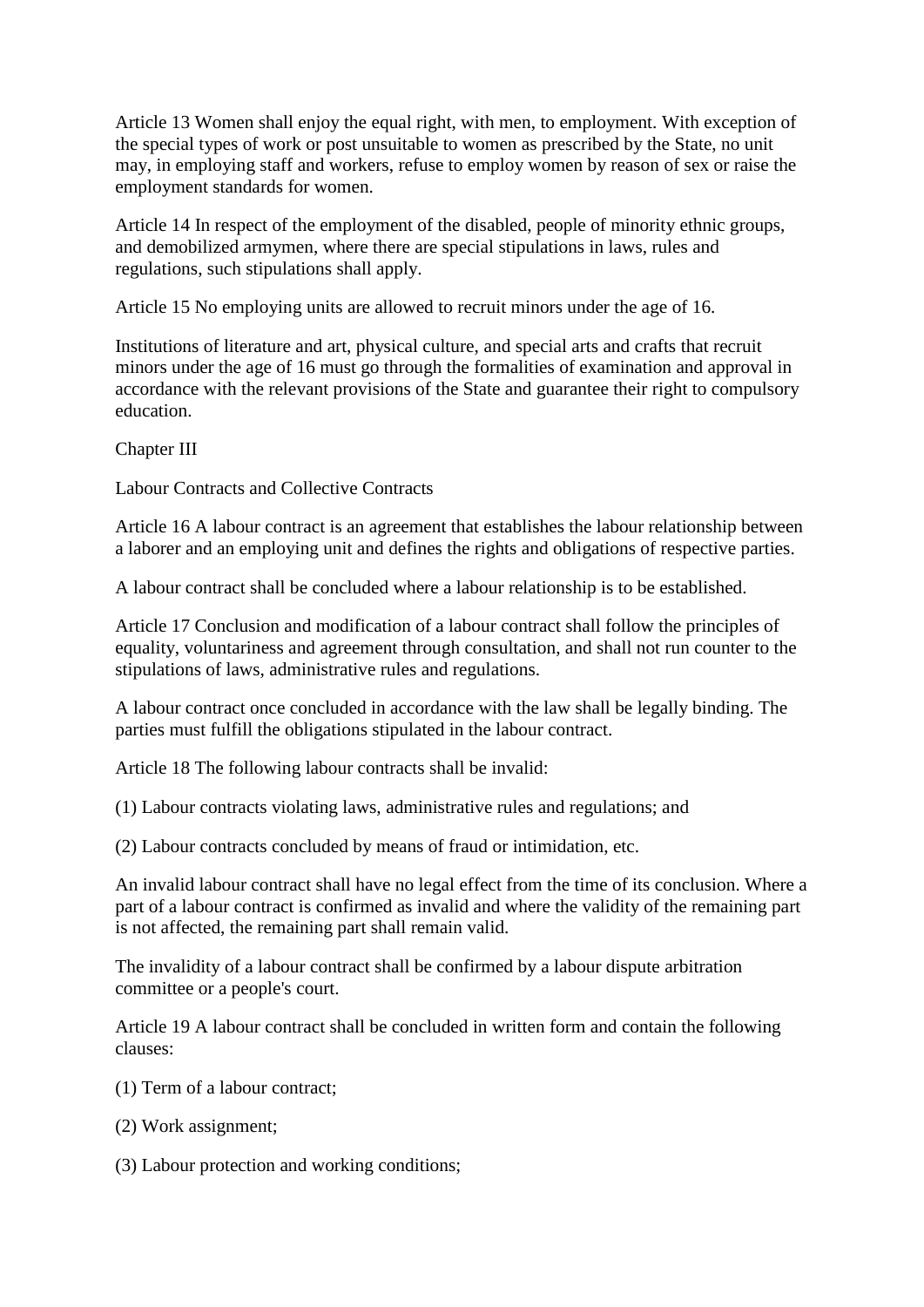(4) Labour remuneration;

(5) Labour discipline;

(6) Conditions for the termination of the labour contract; and

(7) Liabilities for the violation of the labour contract.

Apart from the required clauses specified in the preceding paragraph, a labour contract may contain other clauses agreed upon by the parties through consultation.

Article 20 The term of a labour contract is classified into fixed term, non-fixed term and the completion of a specific assignment as a term.

Where a labourer has worked in the same employing unit for ten consecutive years or more and both parties agree to extend the term of the labour contract, if the labourer requests the conclusion of a labour contract with a non-fixed term, a labour contract with a non-fixed term shall be concluded.

Article 21 A probation period may be specified in a labour contract. The probation period shall not exceed six months.

Article 22 The parties to a labour contract may stipulate in the labour contract matters concerning keeping business secrets of the employing unit.

Article 23 A labour contract shall terminate immediately upon the expiration of its term or the occurrence of the conditions for the termination of the labour contract as agreed upon by the parties.

Article 24 A labour contract may be cancelled by agreement reached between the parties through consultation.

Article 25 If a labourer is under any of the following circumstances, the employing unit may cancel the labour contract with him:

(1) Having been proved not up to the requirements for recruitment during the probation period;

(2) Having seriously violated labour discipline or the rules and regulations of the employing unit;

(3) Having caused great losses to the employing unit through gross neglect of duty or malpractice for personal gains; and

(4) Having been investigated for criminal responsibility in accordance with the law.

Article 26 In any of the following circumstances, the employing unit may cancel the labour contract, however, a written notice shall be given to the labourer concerned 30 days in advance:

(1) Where a labourer is unable to take up his original work or any work specially arranged by the employing unit after completion of the period of his medical treatment for illness or not work-related injury;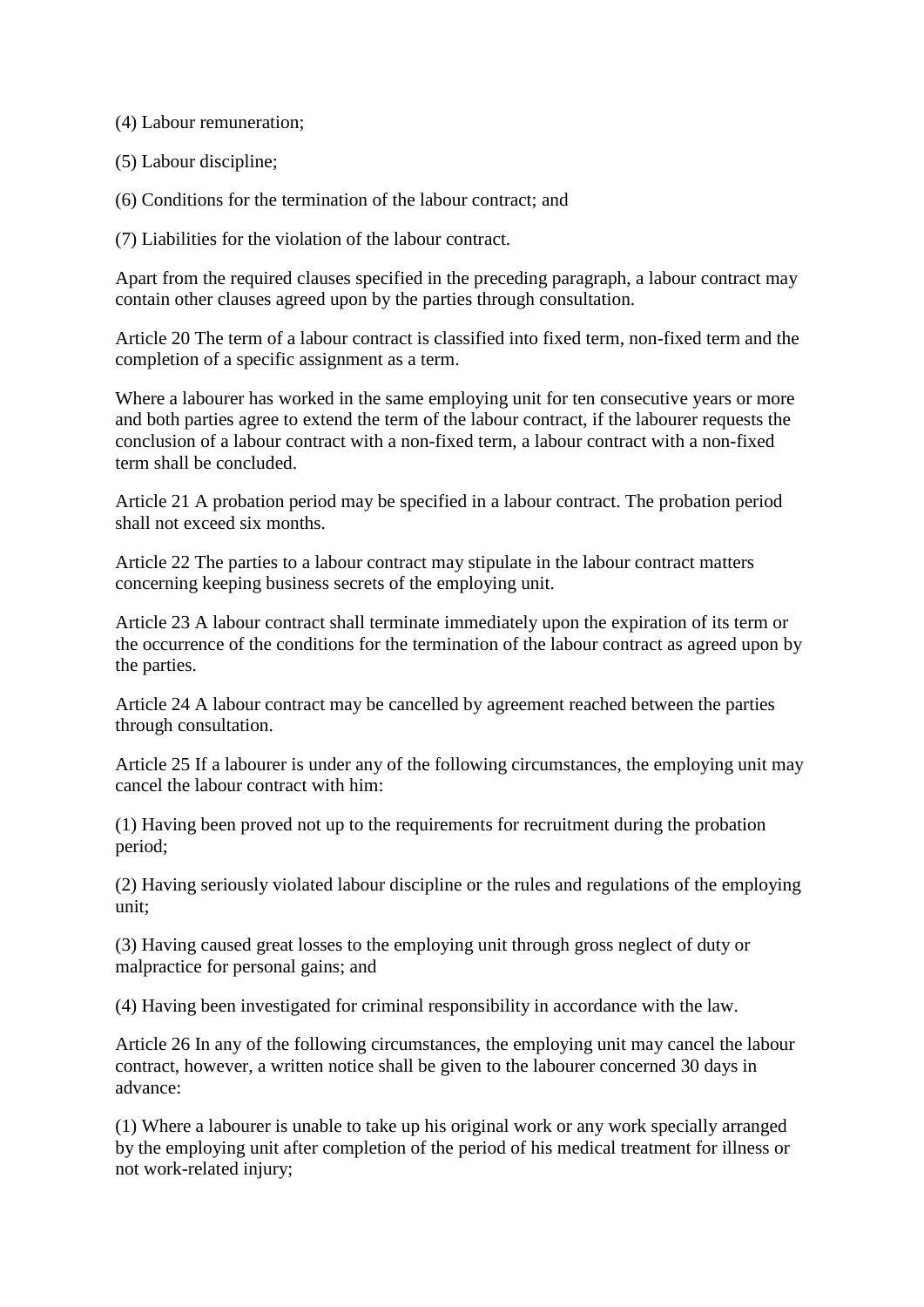(2) Where a labourer is unqualified for his work and remains unqualified even after receiving a training or after readjusting the work post; and

(3) Where the objective conditions taken as the basis for the conclusion of the contract have changed so greatly that the original labour contract cannot be carried out, and no agreement on modification of the labour contract can be reached through consultation by the parties.

Article 27 Where it is really necessary for an employing unit to cut down the number of workforce when it comes to the brink of bankruptcy and undergoes a statutory consolidation or runs deep into difficulties in production and management, the employing unit shall explain the situation to the trade union or all of its staff and workers 30 days in advance, solicit opinions from them and report to the administrative department of labour before it may cut down the number of workforce.

Where the employing unit that cut down the number of its workforce in accordance with this Article is to recruit personnel within six months, it shall give priority in employment to the persons who have been laid off.

Article 28 Where an employing unit cancelled its labour contracts according to the stipulations in Article 24, Article 26 and Article 27 of this Law, it shall make economic compensations in accordance with the relevant provisions of the State.

Article 29 Where a labourer is under any of the following circumstances, the employing unit shall not cancel its labour contract with the labourer by availing itself of the stipulations in Article 26 and Article 27 of this Law:

(1) Being confirmed to have totally or partially lost the ability to work due to occupational diseases or work-related injuries;

(2) Receiving medical treatment for diseases or injuries within the prescribed period of time;

(3) Being a female staff member or worker during her pregnant, puerperal, or breast-feeding period; or

(4) Other circumstances stipulated by laws, administrative rules and regulations.

Article 30 Where an employing unit cancelled its labour contract and the trade union considers it inappropriate, the trade union shall have the right to put forward its opinions. If the employing unit violated the law, rules or regulations or labour contracts, the trade union shall have the right to request that the matter be handled anew. Where the labourer applies for arbitration or institutes a lawsuit, the trade union shall render him support and assistance in accordance with the law.

Article 31 If a labourer is to cancel his labour contract, he shall give a written notice to the employing unit 30 days in advance.

Article 32 A labourer may, in any of the following circumstances, notify at any time the employing unit of his cancelation of the labour contract:

(1) Within the probation period;

(2) Where the employing unit forces the labourer to work by means of violence, intimidation or illegal restriction of personal freedom; or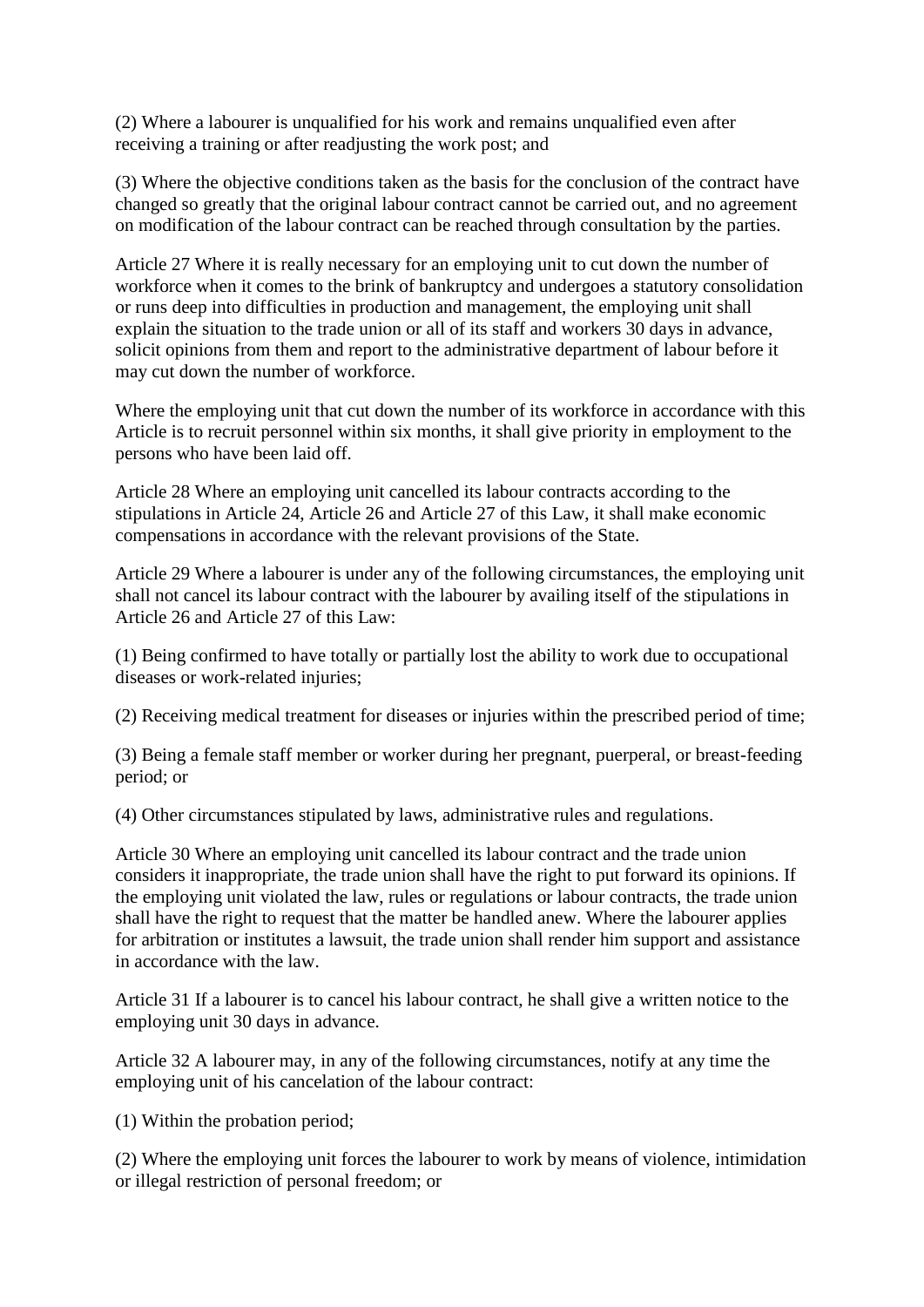(3) Failure on the part of the employing unit to pay labour remuneration or to provide working conditions as agreed upon in the labour contract.

Article 33 The staff and workers of an enterprise as one party may conclude a collective contract with the enterprise on matters relating to labour remuneration, working hours, rest and vacations, occupational safety and health, insurance and welfare. The draft collective contract shall be submitted to the congress of the staff and workers or to all the staff and workers for discussion and adoption.

A collective contract shall be concluded by the trade union on behalf of the staff and workers with the enterprise; in an enterprise where the trade union has not yet been set up, such contract shall be concluded by the representatives elected by the staff and workers with the enterprise.

Article 34 Upon conclusion of a collective contract, it shall be submitted to the administrative department of labour. If no objections have been raised by the administrative department of labour within 15 days from the date of receipt of the text of the contract, the collective contract shall go into effect automatically.

Article 35 A collective contract concluded in accordance with the law shall be binding on both the enterprise and all of its staff and workers. The standards of working conditions and labour remuneration agreed upon in labour contracts concluded between individual labourers and the enterprise shall not be lower than those stipulated in the collective contract.

Chapter IV

Working Hours, Rest and Vacations

Article 36 The State shall practise a working hour system wherein labourers shall work for no more than eight hours a day and no more than 44 hours a week on the average.

Article 37 In case of labourers working on the basis of piecework, the employing unit shall rationally fix quotas of work and standards of piecework remuneration in accordance with the working hour system stipulated in Article 36 of this Law.

Article 38 The employing unit shall guarantee that its staff and workers have at least one day off in a week.

Article 39 Where an enterprise can not follow the stipulations in Article 36 and Article 38 of this Law due to the special nature of its production, it may, with the approval of the administrative department of labour, adopt other rules on working hours and rest.

Article 40 The employing unit shall, during the following festivals, arrange holidays for its labourers in accordance with the law:

- (1) The New Year's Day;
- (2) The Spring Festival;
- (3) The International Labour Day;
- (4) The National Day; and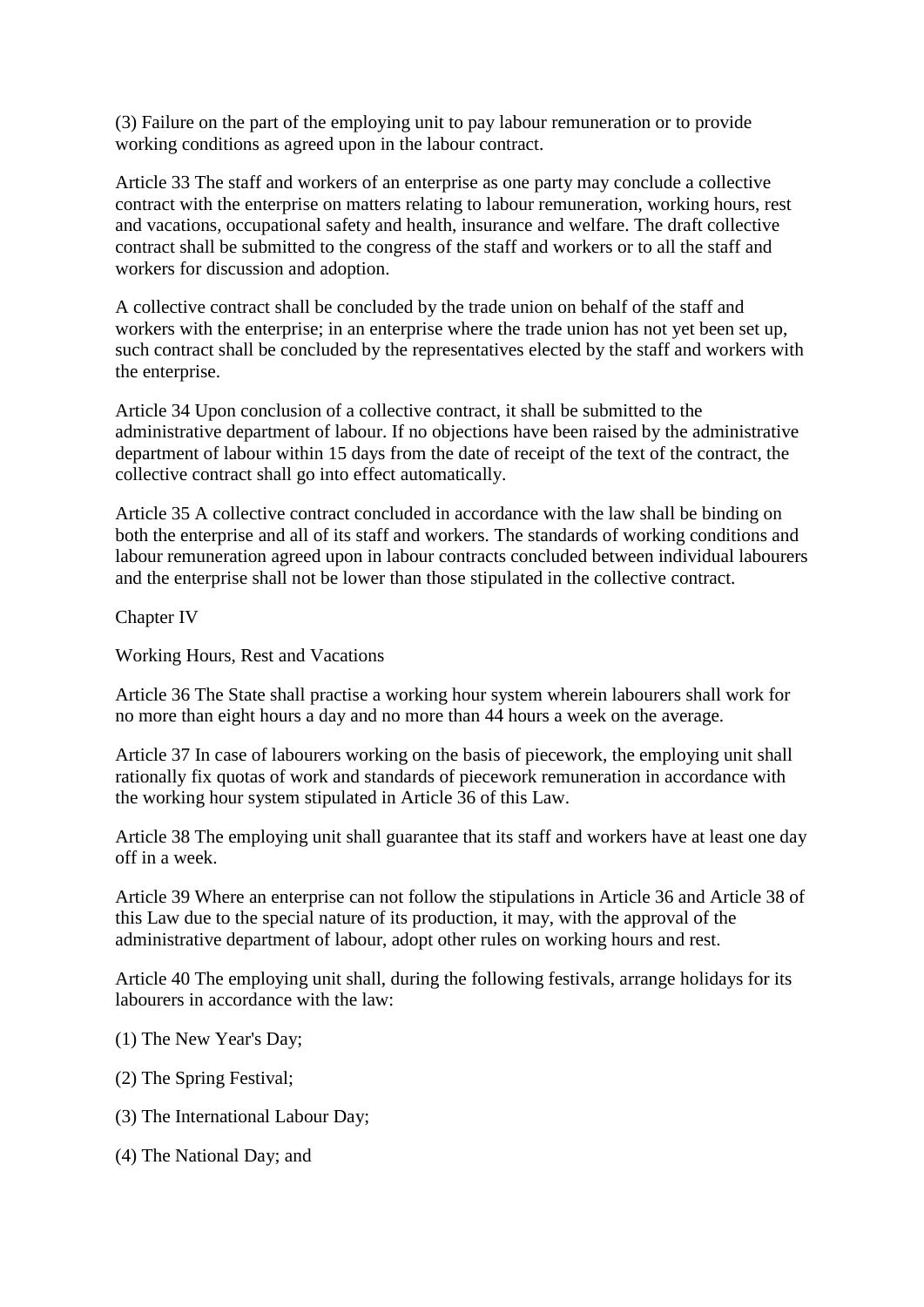(5) Other holidays provided by laws, rules and regulations.

Article 41 The employing unit may extend working hours as necessitated by its production or business operation after consultation with the trade union and labourers, but the extended working hour per day shall generally not exceed one hour; if such extension is needed for special reasons, under the condition that the health of labourers is guaranteed, the extended hours shall not exceed three hours per day. However, the total extension in a month shall not exceed thirty six hours.

Article 42 Under any of the following circumstances, the extension of working hours shall not be subject to restriction of the provisions of Article 41 of this Law :

(1) Where in the event of natural disasters, accidents or for other reasons, the life and health of labourers or the safety of property is in peril, and urgent dealing is needed;

(2) Where in the event of breakdown of production equipment, transportation lines or public facilities, production and public interests are affected; and rush repair must be done without any delay; or (3) Other circumstances stipulated by laws, administrative rules and regulations.

Article 43 The employing unit shall not extend working hours of labourers in violation of the provisions of this Law.

Article 44 Under any of the following circumstances, the employing unit shall, according to the following standards, pay labourers remunerations that are higher than those for normal working hours:

(1) To pay no less than 150 per cent of the normal wages if an extension of working hours is arranged;

(2) To pay no less than 200 per cent of the normal wages if work is arranged on off days and no make-up off days can be arranged; or

(3) To pay no less than 300 per cent of the normal wages if work is arranged on statutory holidays.

Article 45 The State shall practise a system of annual vacation with pay.

Labourers who have worked for one successive year or more shall be entitled to an annual vacation with pay. The specific measures therefore shall be formulated by the State Council.

Chapter V

Wages

Article 46 The distribution of wages shall follow the principle of distribution according to work and equal pay for equal work.

The level of wages shall be gradually raised on the basis of economic development. The State shall exercise macro-control over the total payroll.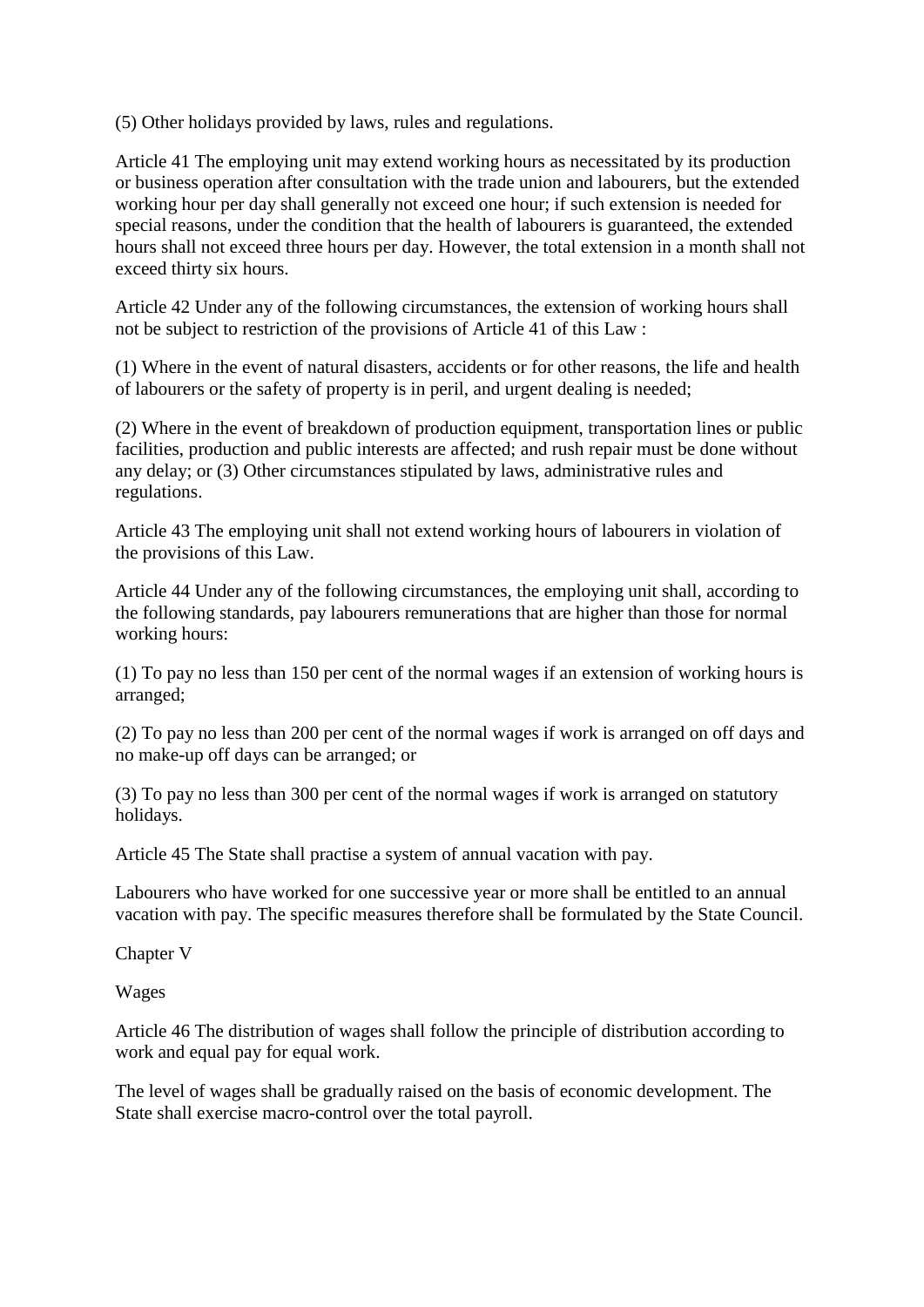Article 47 The employing unit shall, based on the characteristics of its production and business operation as well as economic results, independently determine the form of wage distribution and wage level for its own unit according to law.

Article 48 The State shall implement a system of guaranteed minimum wages. The specific standards of minimum wages shall be determined by the people's governments of provinces, autonomous regions or municipalities directly under the Central Government and submitted to the State Council for the record.

Wages to be paid to labourers by the employing unit shall not be lower than the local standards of minimum wages.

Article 49 The determination and readjustment of the standards of minimum wages shall be made with reference to the following factors in a comprehensive manner:

(1) The lowest living expenses of labourers themselves plus that of the average number of family members they support;

- (2) The average wage level of the society as a whole;
- (3) The labour productivity;
- (4) The situation of employment; and
- (5) The regional differences in economic development.

Article 50 Wages shall be paid monthly to labourers themselves in the form of cash. The wages to be paid to labourers shall not be embezzled nor the payment thereof delayed without justification.

Article 51 The employing unit shall pay wages according to law to labourers for their statutory holidays, marriage or funeral leaves or periods when they participate in social activities in accordance with the law.

Chapter VI

Occupational Safety and Health

Article 52 The employing unit must establish and perfect the system of occupational safety and health, strictly implement the rules and standards of the State with regard to occupational safety and health, carry out education among labourers in occupational safety and health, prevent accidents in the process of work, and lessen occupational hazards.

Article 53 Facilities of occupational safety and health must meet the standards set by the State.

Facilities of occupational safety and health for a newly-built, renovated or expanded project must be designed, constructed and put into operation or use simultaneously with the main part of the project.

Article 54 The employing unit must provide labourers with occupational safety and health conditions conforming to the provisions of the State and necessary articles of labour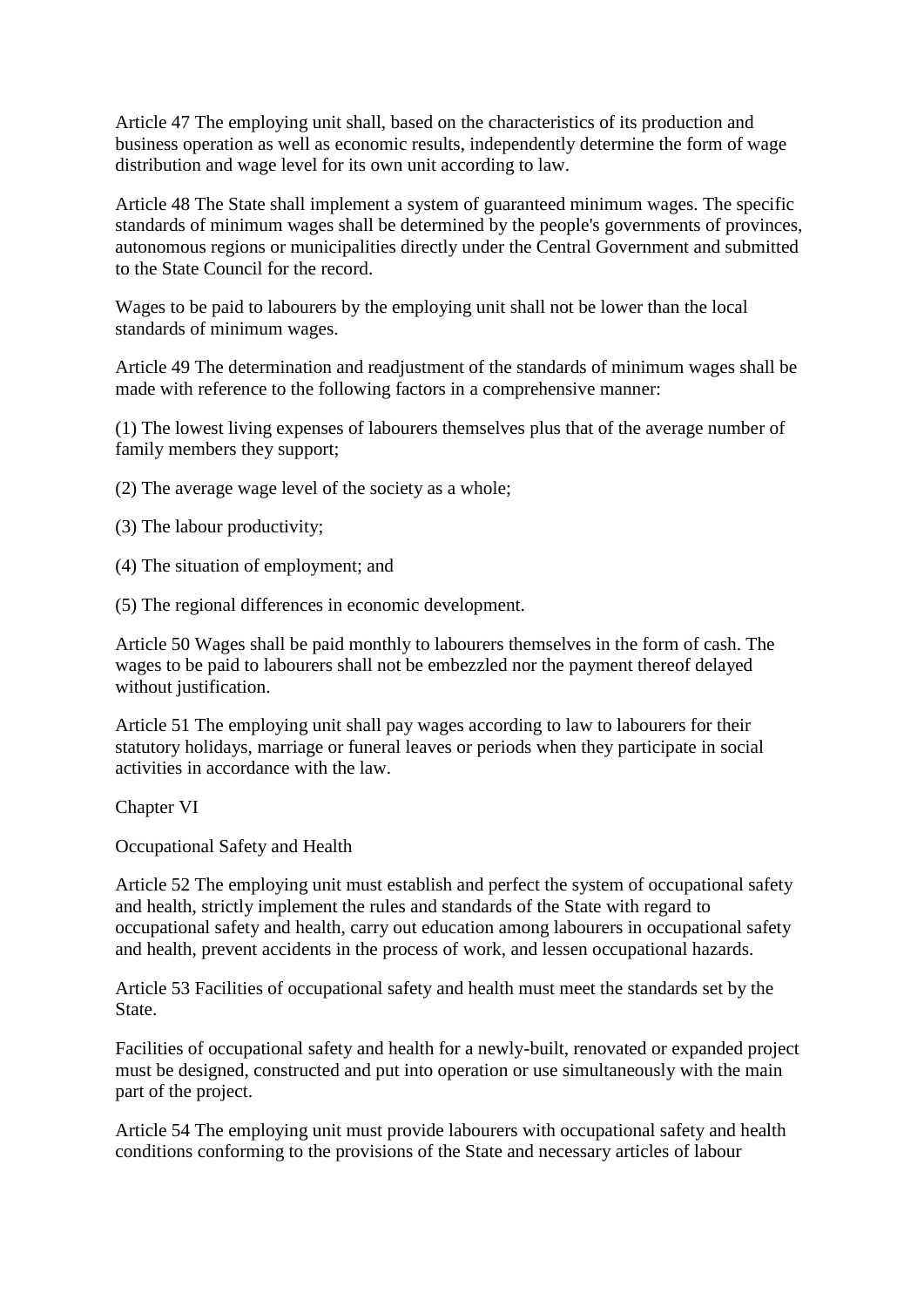protection, and provide regular health examination for labourers engaged in work with occupational hazards.

Article 55 Labourers to be engaged in specialized operations must receive specialized training and acquire qualifications for such special operations.

Article 56 Labourers must strictly abide by rules on safe operation in the process of their work.

If the managerial personnel of the employing unit give command contrary to the established rules and compel labourers to operate under unsafe conditions, the labourers shall have the right to refuse such operation; labourers shall have the right to criticize, report or file charges against any acts endangering the safety of their life or health.

Article 57 The State shall establish a system of statistical report and disposition of accidents of injuries or deaths and cases of occupational diseases. The administrative departments of labour and other relevant departments under the people's governments at or above the county level and the employing units shall, according to law, carry out statistical report and disposition with respect to accidents of injuries or deaths occurred to labourers in the process of their work and situations of occupational diseases.

Chapter VII Special Protection for Female Staff and Workers and Juvenile Workers

Article 58 The State shall provide special protection to female staff and workers and juvenile workers.

" Juvenile Workers " refer to labourers who have reached the age of 16 but under the age of 18 .

Article 59 It is prohibited to arrange for female staff and workers to engage in work down the pit of mines, or work with Grade IV physical labour intensity as prescribed by the State, or other work forbidden to women.

Article 60 It is prohibited to arrange for female staff and workers during their menstrual periods to engage in work high above the ground, under low temperature, or in cold water or work with Grade III physical labour intensity as prescribed by the State.

Article 61 It is prohibited to arrange for women workers or staff members during their pregnancy to engage in work with Grade III physical labour intensity as stipulated by the State or other work forbidden to pregnant women. It is prohibited to arrange for women workers or staff members who have been pregnant for seven months or more to work in extended working hours or to work night shifts.

Article 62 Female staff and workers shall be entitled to no less than ninety days of maternity leaves for childbirth.

Article 63 It is prohibited to arrange for female staff and workers during the period of breastfeeding their babies of less than one year old to engage in work with Grade III physical labour intensity as prescribed by the State or other labour forbidden to women during their breast-feeding period, or to work in extended working hours or to work night shifts.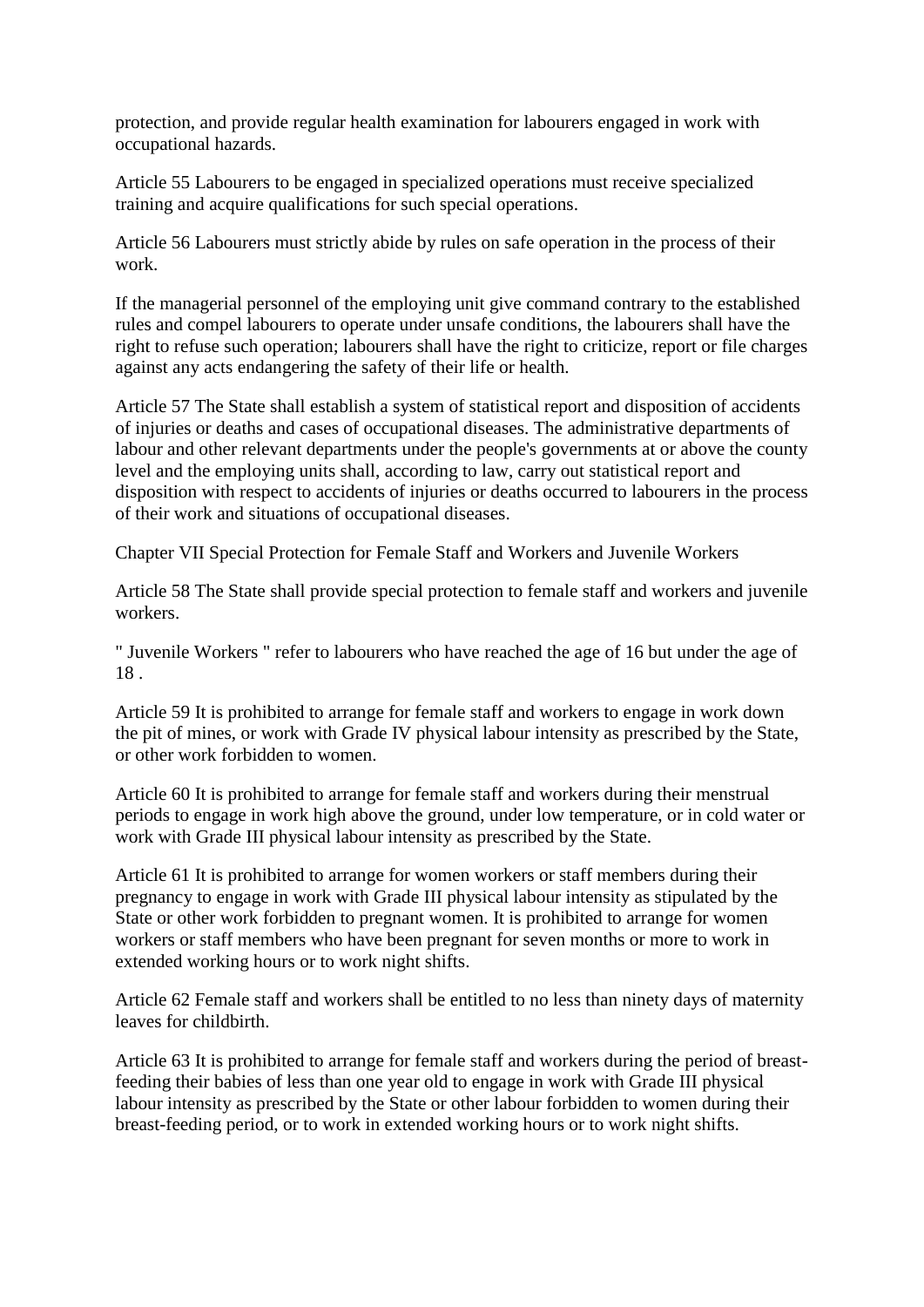Article 64 It is prohibited to arrange for juvenile workers to engage in work that is down the pit of mines, or poisonous or harmful, or with Grade IV physical labour intensity as prescribed by the State, or other work forbidden to them.

Article 65 The employing unit shall provide regular physical examinations to juvenile workers.

Chapter VIII

Vocational Training

Article 66 The State shall take various measures, through various channels, to expand vocational training undertakings so as to develop professional skills of labourers, improve their qualities, and raise their employment capability and work ability.

Article 67 People's governments at various levels shall incorporate the development of vocational training into their plans of social and economic development, encourage and support enterprises, institutions, public organizations and individuals, if conditions permit, to sponsor vocational training in various forms.

Article 68 The employing unit shall establish a system of vocational training, retain and use vocational training funds in accordance with the provisions of the State, and provide labourers with vocational training in a planned way and in the light of the actual conditions of the unit.

Labourers to be engaged in technical work must receive training before taking up their posts.

Article 69 The State shall determine occupational classification, set professional skill standards for the occupations classified, and practise a system of vocational qualification certification. The examination and verification organizations approved by the government shall be charged with the responsibility of conducting examination and verification of the professional skills of labourers.

Chapter IX

Social Insurance and Welfare

Article 70 The State shall develop social insurance undertakings, establish a social insurance system, and set up social insurance funds so that labourers may receive assistance and compensations under such circumstances as old age, illness, work-related injury, unemployment and child-birth.

Article 71 The level of social insurance shall be in proportion to the level of social and economic development and the social affordability.

Article 72 The sources of social insurance funds shall be determined according to the branches of insurance, and an overall raising of social insurance funds shall be practised step by step. The employing unit and labourers must participate in social insurance and pay social insurance premiums in accordance with the law.

Article 73 Labourers shall, under the following circumstances , enjoy social insurance benefits in accordance with the law :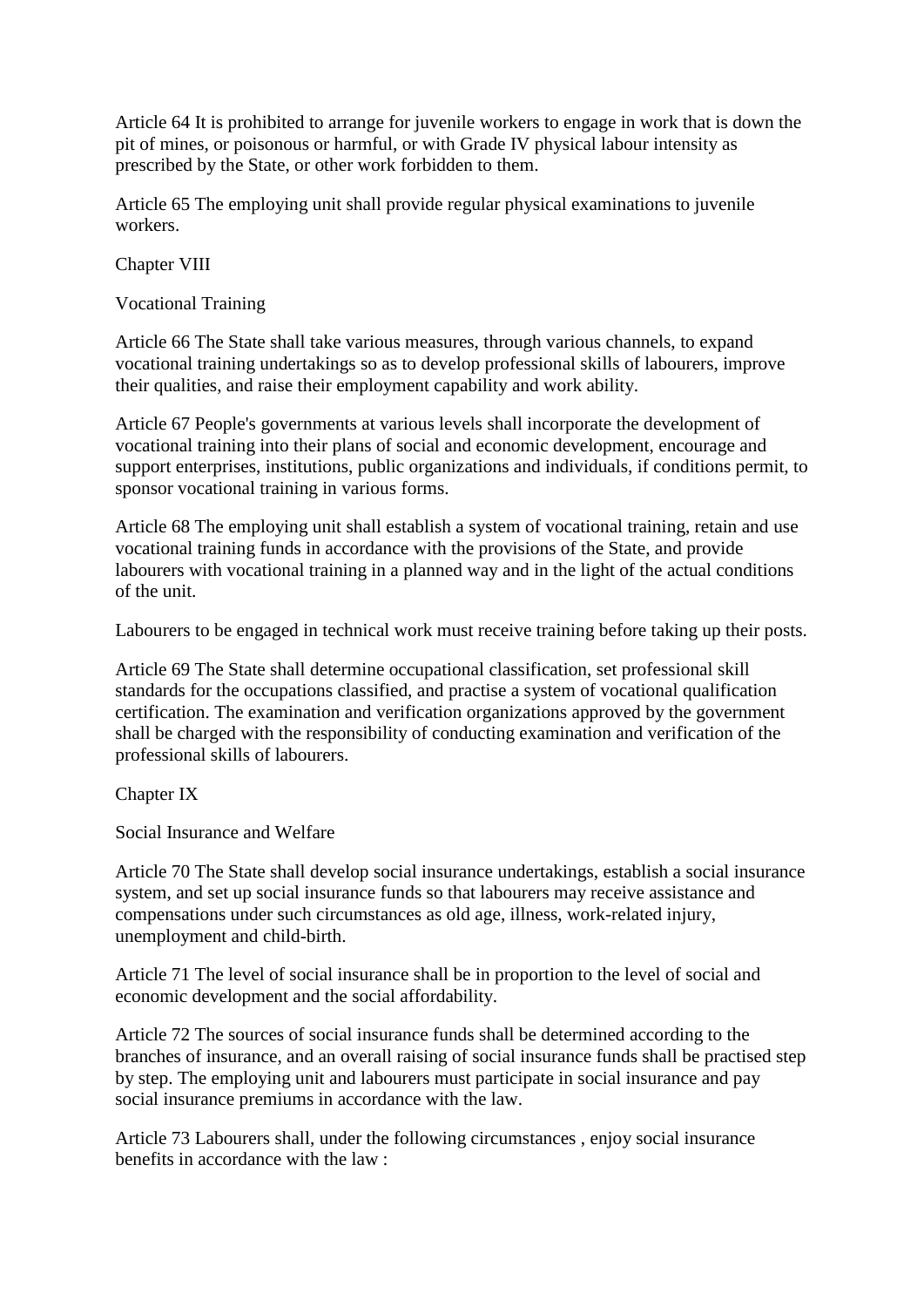(1) Being retired;

(2) Being ill or injured;

(3)Being injured or disabled while on duty or contracted with occupational diseases;

(4) Being unemployed; or

(5) Childbirth.

After the death of a labourer, the surviving family members of the deceased shall be entitled to subsidies for such survivors according to law.

The conditions and standards for labourers to enjoy social insurance benefits shall be stipulated by laws, rules and regulations.

The social insurance money that labourers are entitled to must be paid on schedule and in full.

Article 74 The agencies in charge of social insurance funds shall collect, expend, manage and operate the funds in accordance with legal provisions, and assume the responsibility to preserve and increase the value of such funds.

The supervisory organizations of social insurance funds shall exercise supervision over the revenue and expenditure, management and operation of social insurance funds in accordance with the stipulations of laws.

The establishment and functions of the agencies in charge of social insurance funds and the supervisory organizations of social insurance funds shall be prescribed by law.

No organization or individual is allowed to misappropriate social insurance funds.

Article 75 The State shall encourage the employing unit to set up supplementary insurance for labourers according to its actual conditions.

The State shall advocate that individual labourers practise insurance in the form of saving deposits.

Article 76 The State shall develop social welfare undertakings, construct public welfare facilities, and provide conditions for labourers to rest, recuperate and convalesce.

The employing unit shall create conditions to improve collective welfare and increase labourers' social benefits.

Chapter X

Labour Dispute

Article 77 If a labour dispute between the employing unit and a labourer arises, the parties may apply for mediation or arbitration or take legal proceedings according to law, or may seek for a settlement through consultation.

The principle of mediation shall be applicable to the procedures of arbitration and litigation.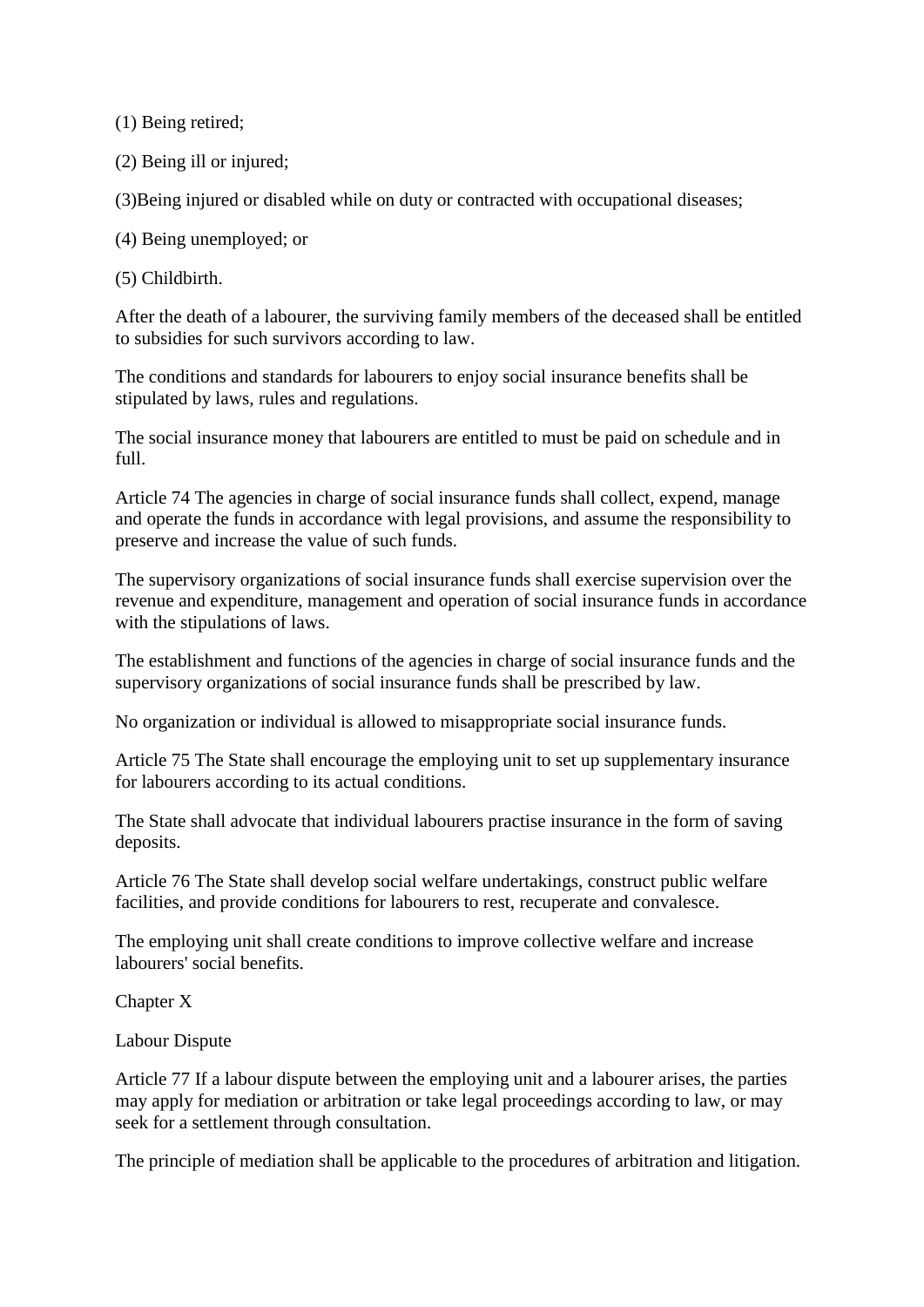Article 78 The settlement of a labour dispute shall follow the principle of legality, justness and promptness so as to safeguard the legitimate rights and interests of the parties in accordance with the law.

Article 79 After a labour dispute arises, the parties may apply to the labour dispute mediation committee of their unit for mediation; if the mediation fails and one of the parties requests arbitration, that party may apply to the labour dispute arbitration committee for arbitration. Either party may also directly apply to the labour dispute arbitration committee for arbitration. If any party is not satisfied with the decision of arbitration, the party may bring a lawsuit to the people's court.

Article 80 A labour dispute mediation committee may be established within the employing unit. The committee shall be composed of representatives of the staff and workers, the employing unit, and the trade union. The chairmanship of the committee shall be assumed by a representative of the trade union.

If an agreement is reached through mediation in the case of a labour dispute, it shall be implemented by the parties.

Article 81 A labour dispute arbitration committee shall be composed of representatives of the administrative department of labour, representatives from the trade union at the corresponding level, and representatives of the employing unit. The chairmanship of the committee shall be assumed by a representative of the administrative department of labour.

Article 82 The party that requests arbitration shall file a written application with a labour dispute arbitration committee within 60 days from the date of the occurrence of the labour dispute. The arbitration committee shall generally make an arbitration decision within 60 days from the date of receiving the application. If no objections have been raised, the parties must execute the arbitration decision.

Article 83 Where a party to a labour dispute is not satisfied with the arbitration decision, the party may bring a lawsuit to the people's court within 15 days from the date of receiving the award of arbitration. Where a party has neither brought a lawsuit nor executed the arbitration decision within the period prescribed by law, the other party may apply to the people's court for enforcement.

Article 84 Where a dispute arises from the conclusion of a collective contract and no settlement can be reached through consultation by the parties concerned, the administrative department of labour under the local people's government may coordinate with the parties and organizations concerned in settling the dispute.

Where a dispute arises from the fulfillment of a collective contract and no settlement can be reached through consultation by the parties concerned, the parties may apply to the labour dispute arbitration committee for arbitration. If any party is not satisfied with the arbitration decision, it may bring a lawsuit to the people's court within 15 days from the date of receiving the award of arbitration.

Chapter XI

Supervision and Inspection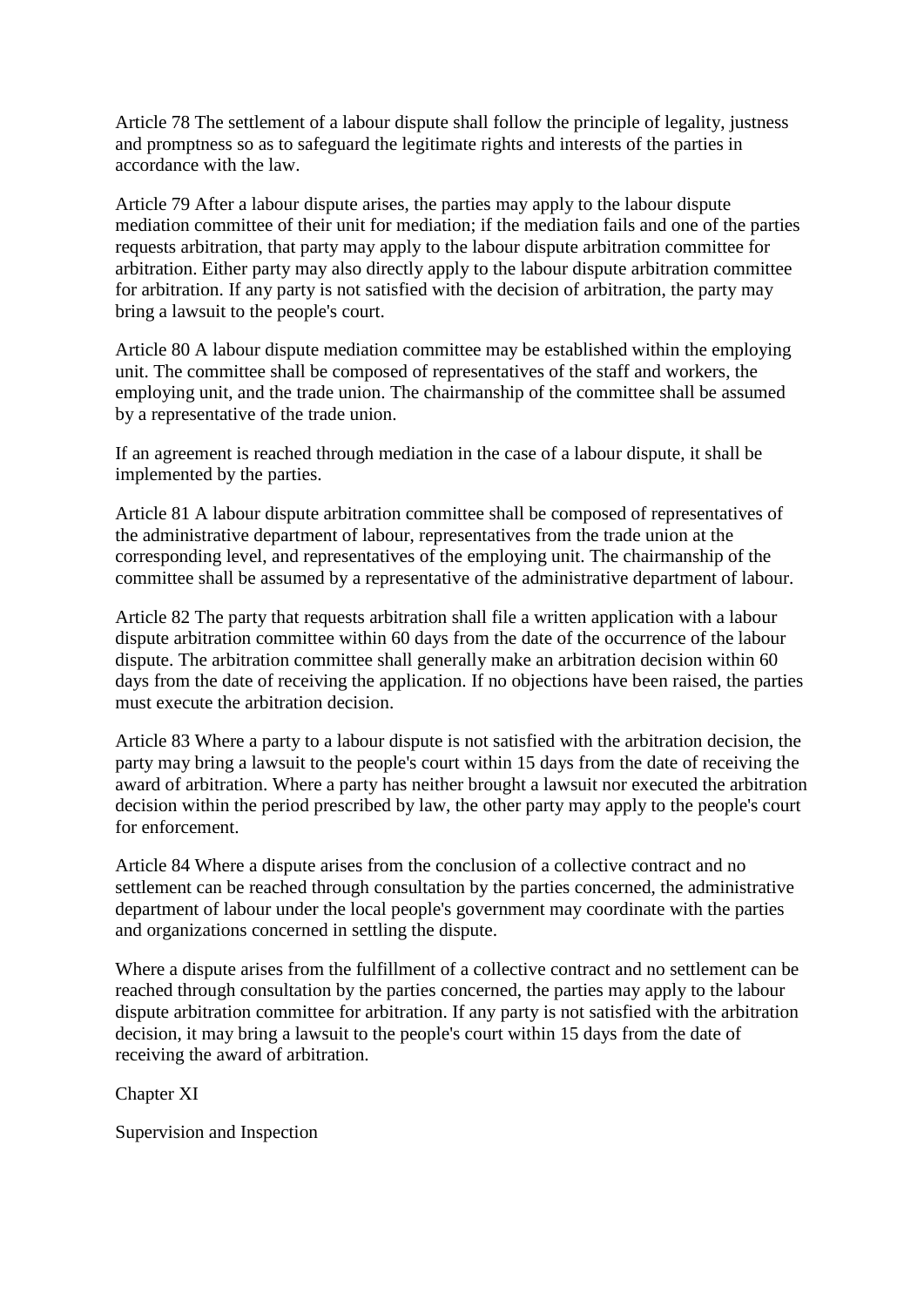Article 85 The administrative departments of labour under the people's governments at or above the county level shall, in accordance with the law, supervise and inspect the implementation of laws, rules and regulations on labour by the employing unit, and have the power to stop any acts that run counter to laws, rules and regulations on labour and order the rectification thereof.

Article 86 The inspectors from the administrative departments of labour under the people's governments at or above the county level shall, while performing their public duties, have the right to enter into the employing units to make investigations about the implementation of laws, rules and regulations on labour, consult the necessary data and inspect the labour sites.

The inspectors from the administrative departments of labour under the people's governments at or above the county level must produce their papers while performing public duties, enforce laws impartially, and abide by the relevant regulations.

Article 87 Relevant departments under the people's governments at or above the county level shall, within the scope of their respective functions and responsibilities, supervise the implementation of laws, rules and regulations on labour by the employing units.

Article 88 Trade unions at various levels shall, in accordance with the law, safeguard the legitimate rights and interests of labourers, and supervise the implementation of laws, rules and regulations on labour by the employing units.

Any organizations or individuals shall have the right to expose and accuse any acts that violate the law, rules and regulations on labour.

Chapter XII

Legal Responsibility

Article 89 Where the rules and regulations on labour formulated by the employing unit run counter to the provisions of laws, rules and regulations, the administrative department of labour shall give a warning to the unit, and order it to make corrections; where any harms have been caused to labourers, the unit shall be liable for compensation.

Article 90 Where the employing unit, in violation of the stipulations of this Law, extends the working hours of labourers, the administrative department of labour shall give it a warning, order it to make corrections, and may impose a fine thereon.

Article 91 Where the employing unit commits any of the following acts infringing upon the legitimate rights and interests of labourers, the administrative department of labour shall order it to pay labourers remuneration of wages or to make up for economic losses, and may also order it to pay compensation:

(1) To embezzle wages or delay in paying wages to labourers without reason;

(2) To refuse to pay labourers remuneration of wages for the extended working hours;

(3) To pay labourers wages below the local standard of minimum wages; or

(4) To fail to provide labourers with economic compensations in accordance with the provisions of this Law after cancellation of labour contracts.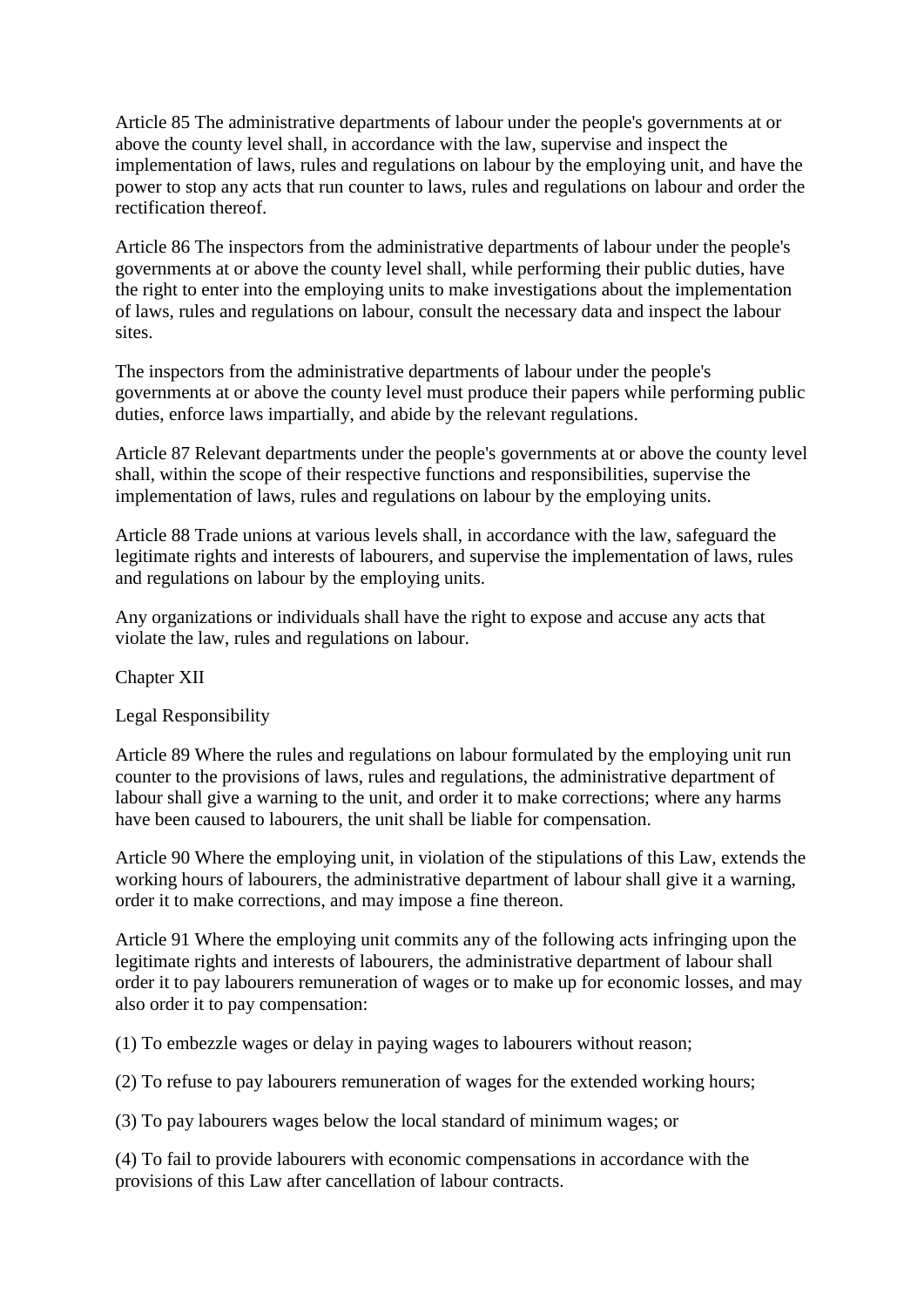Article 92 Where the occupational safety facilities and health conditions of an employing unit do not comply with the provisions of the State or the unit fails to provide labourers with necessary labour protection articles and labour protection facilities, the administrative department of labour or other relevant departments shall order it to make corrections, and may impose a fine thereon. If the circumstances are serious, the above-said departments shall refer the matter to the people's government at or above the county level for a decision ordering the unit to stop production for consolidation. If the unit fails to take measures against the hidden danger of an accident, which leads to the occurrence of a serious accident, thus causing losses of lives and properties to labourers, persons who are held responsible shall be investigated for criminal responsibility by applying mutatis mutandis the provisions of Article 187 of the Criminal Law.

Article 93 Where the employing unit compels labourers to operate against the established rules and under unsafe conditions, thus causing major accident of injuries and deaths, and serious consequences, persons who are held responsible shall be investigated for criminal responsibility according to law.

Article 94 Where the employing unit illegally recruits minors under the age of 16, the administrative department of labour shall order it to make corrections, and impose a fine thereon. If the circumstances are serious, the administrative department for industry and commerce shall revoke its business license.

Article 95 Where the employing unit, in violation of the provisions of this Law on the protection of female staff and workers and juvenile workers, infringes upon their legitimate rights and interests, the administrative department of labour shall order it to make corrections, and impose a fine thereon. Where any harm has been done to female staff and workers and juvenile workers, the unit shall be liable for compensation.

Article 96 Where the employing unit commits one of the following acts, persons who are held responsible shall be punished by the public security organ with a detention of 15 days or less, or a fine, or a warning; where the case constitutes a crime, persons who are held responsible shall be investigated for criminal responsibility according to law:

(1) Compelling labourers to work by means of violence, intimidation or illegal restriction of personal freedom; or

(2) Humiliating, imposing corporal punishment upon, beating, illegally searching, or detaining labourers.

Article 97 Where an invalid contract concluded for reasons of the employing unit has caused damage to labourers, the employing unit shall be liable for compensation.

Article 98 Where the employing unit, in violation of the conditions specified in this Law, cancels labour contracts or intentionally delays the conclusion of labour contracts, the administrative department of labour shall order it to make corrections; where any damage has been caused to labourers, the employing unit shall be liable for compensation according to law.

Article 99 Where an employing unit recruits labourers whose labour contracts have not yet been cancelled, thus causing economic losses to the former employing unit of such labourers, the employing unit shall assume joint liabilities for compensation according to law.